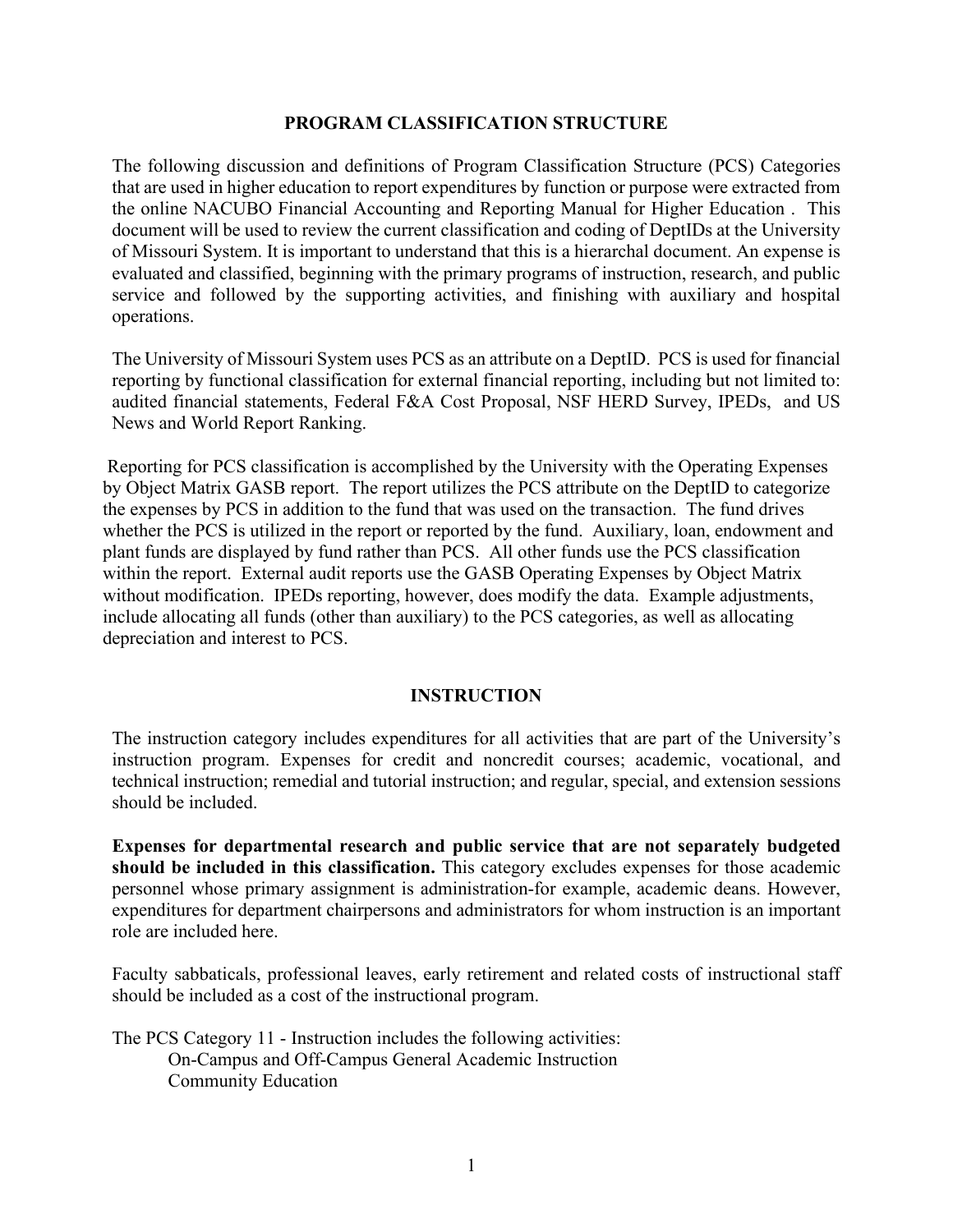# **On-Campus and Off-Campus General Academic Instruction**

Expenditures Included:

- Instructional activities as described above that are carried out during the academic year and offered for credit as part of a formal postsecondary education degree or certification program.
- Open University, short courses, and home study activities falling within this classification and offered for credit.
- Instructional information technology expenditures.
- Departmental research and public service that is not separately budgeted\*

Not Included:

• Instructional offerings that are part of programs leading toward degrees or certificates at levels below the higher educational level, such as adult basic education.

# **Community Education.**

Expenditures Included:

- Expenses for formally organized and/or separately budgeted instructional activities that do not generally result in credit toward any formal postsecondary degree or certificate.
- Noncredit instructional offerings carried out by the institution's extension division as well as noncredit offerings that are part of the adult education or continuing education program
- Activities associated with programs leading toward a degree or certificate at a level below the higher education level, such as adult basic education
- tutoring offered as a student service and credit is received

## Not Included:

• Activities such as camps for band, cheerleaders, sports etc. (see 32 Community Service.)

\*Separately budgeted means a dedicated chartfield string for the purpose of tracking the funds separately. This is generally done by DeptID.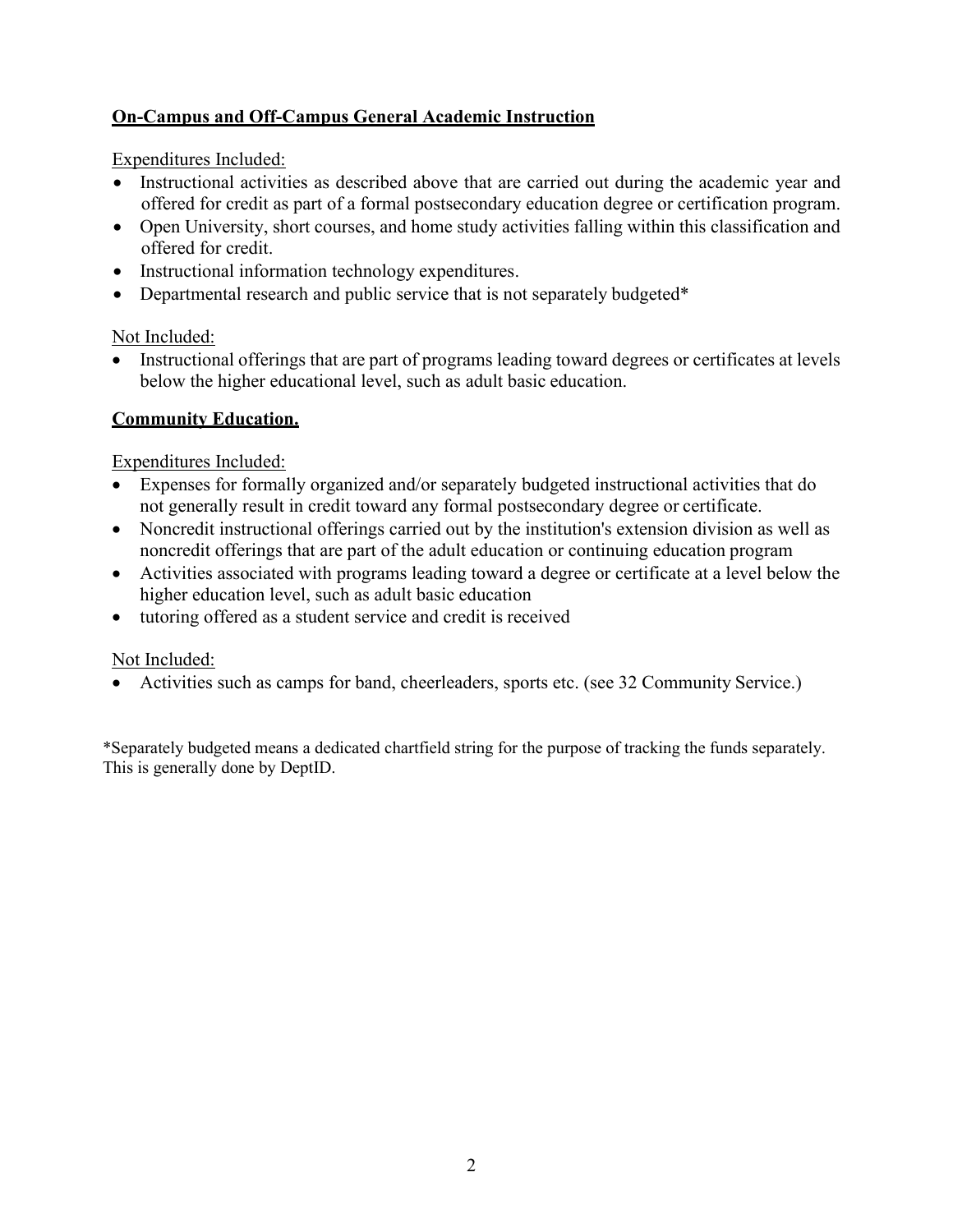### **RESEARCH**

The research category includes all expenditures for activities specifically organized to produce research, whether commissioned by an agency external to the institution or separately budgeted by an organizational unit within the institution. Subject to these conditions, the category includes expenses for individual and/or project research as well as that of institutes and research centers. This category does not include all sponsored programs nor is it necessarily limited to sponsored research, since internally supported research programs, if separately budgeted, may be included in this category.

### **Expenses for departmental research that are separately budgeted\* are included in this category. However, the research category does not include expenses for departmental research that are not separately budgeted. Such expenses are included in the instructional category.**

**\***Separately budgeted means a dedicated chartfield string for the purpose of tracking the funds separately. This is generally done by DeptID.

The PCS Category 22 - Research includes the following expenditures:

- Expenses for research activities that are part of a formal research organization created to manage a number of research efforts.
- Examples include the Agricultural Experiment Station and campus identified research institutes and research centers.
- Expenses for research activities that are managed within academic departments and are separately budgeted. Such activities may have been undertaken as the result of a research contract or grant or through a specific allocation of the institution's general resources.
- Information technology associated with research that is formally organized and/or separately budgeted for research.

Not Included:

- Federally funded research and development centers, which, for public institutions, should continue to be classified as independent operations.
- Departmental research carried out as part of the instructional program (see 11 Instruction.)
- Departmental research conducted primarily as a personnel development activity (see 46 Academic Administration and Personnel Development.)
- Information technology associated with research that is formally organized and/or separately budgeted for research.

*Note: Research Incentive Fund (RIF) and Start Up that are primarily used for research should be included in the Research category.*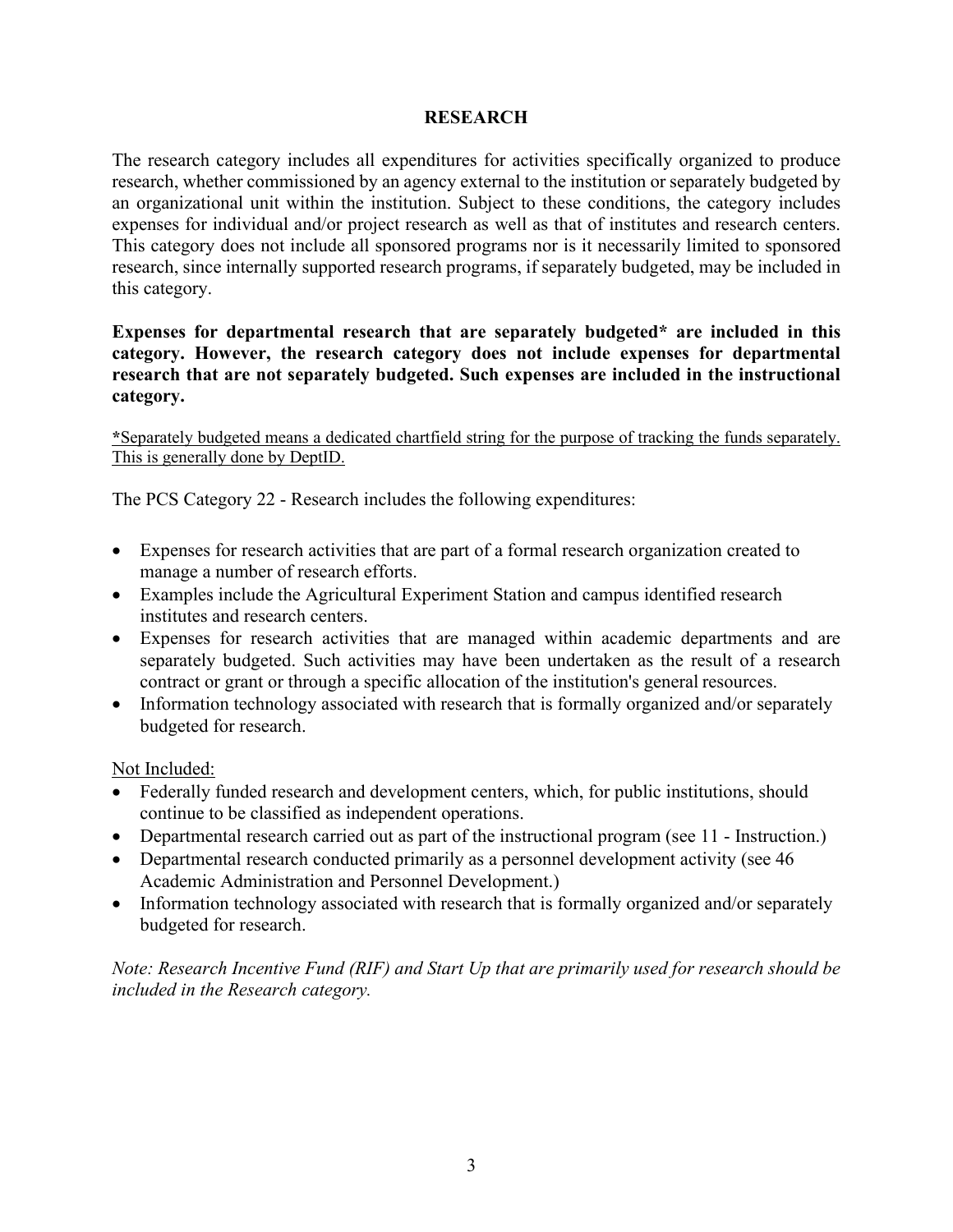### **PUBLIC SERVICE**

The public service category includes expenses for activities established primarily to provide non instructional services beneficial to individuals and groups external to the institution. These activities include community service programs (excluding instructional activities) and cooperative extension services. Included in this category are conferences, institutes (other than research), general advisory services, reference bureaus, radio and television, consulting, and similar noninstructional services to particular sectors of the community.

The PCS Category 32 – Public Services includes the following activities: Community Service Cooperative Extension Service Public Broadcasting Services

### **Community Service**

Expenditures Included:

- Expenses for activities organized and carried out to provide general community services, excluding instructional activities. Community service activities make available to the public various resources and special capabilities that exist within the institution.
- Examples include conferences and institutes, general advisory services and reference bureaus, consultation, testing services (for example, soil testing, carbon dating, structural testing), and similar activities.
- Activities included in this subcategory are generally sponsored and managed outside the context of both the agricultural and urban extension programs and of the institution's public broadcasting station.

## **Cooperative Extension Service**

Expenditures Included:

- Expenses for non-instructional public service activities established as the result of cooperative extension efforts between the institution and outside agencies such as the U.S. Department of Agriculture's extension service and the affiliated state extension services.
- This subcategory is intended primarily for land-grant colleges and universities and includes both agricultural extension and urban extension services.
- The distinguishing feature of activities in this subcategory is that programmatic and fiscal control is shared by the institution with the Department of Agriculture's extension service, the related state extension services, and agencies of local government.

## **Public Broadcasting Services**

Expenditures Included:

• Expenses for operation and maintenance of broadcasting services operated outside the context of the institution's instruction, research, and academic support programs (i.e. public radio station operations.)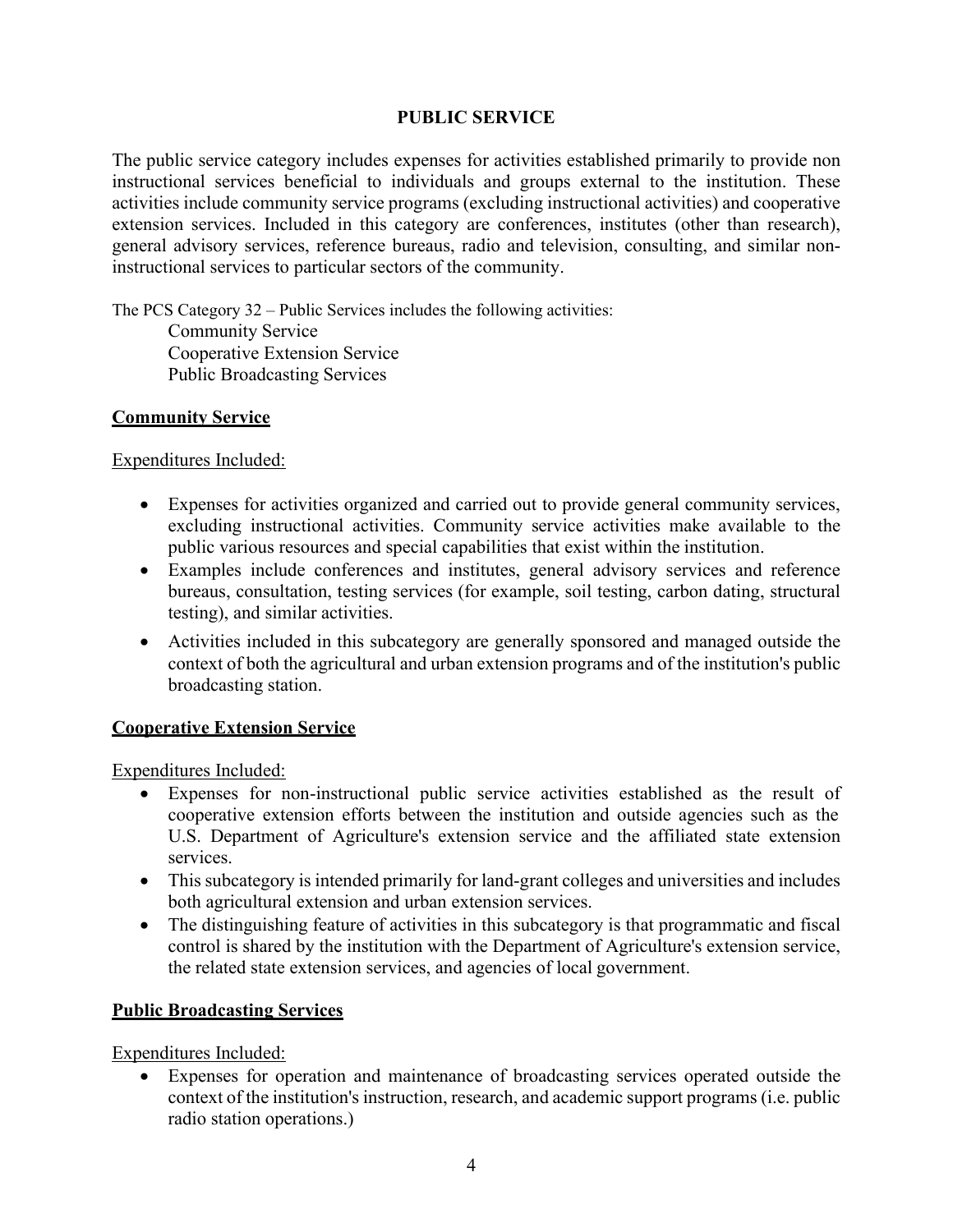Items Excluded:

- Broadcasting services conducted primarily in support of instruction (classified in the subcategory ancillary support)
- Broadcasting services operated primarily as a student service activity (classified in the subcategory social and cultural development)
- Broadcasting services that are independent operations (classified in the subcategory independent operations/institutional).

# **ACADEMIC SUPPORT**

The academic support category includes expenses incurred to provide support services for the institution's primary missions: instruction, research, and public service. It includes the retention, preservation, and display of educational materials, such as libraries, museums, and galleries; the provision of services that directly assist the academic functions of the institution, such as demonstration schools associated with a department, school, or college of education; media such as audio-visual services and technology such as computing support; academic administration (including academic deans but not department chairpersons) and personnel development providing' administration support and management direction to the three primary missions; and separately budgeted support for course and curriculum development. For institutions that currently charge some of the expenses--for example, computing support,--directly to the various operating units of the institution, this category does not reflect such expenses.

This category includes the following subcategories:

- 41 Libraries
- 42 Museums and Galleries
- 43 Educational Media Services
- 45 Ancillary Support
- 46 Academic Administration

## **41 Libraries**

Expenditures Included:

• Expenses for organized activities that directly support the operation of a catalogued or otherwise classified collection.

| Examples:                                                                               |                                       |
|-----------------------------------------------------------------------------------------|---------------------------------------|
| Archives                                                                                | <b>Book Binding</b>                   |
| Book Repair                                                                             | <b>Library Book Acquisition</b>       |
| <b>Book Appraisals</b>                                                                  | Learning Resource Center              |
| <b>Library Collections</b>                                                              | Library Reference Room Services       |
| Library Resource Program                                                                | Main Library                          |
| Newspaper and Periodical Acquisition                                                    | <b>Restoration of Library Objects</b> |
| <b>Traveling Library Exhibits</b>                                                       |                                       |
| Divisional or School Libraries (Law, Medicine, Engineering, Business, Graduate Library) |                                       |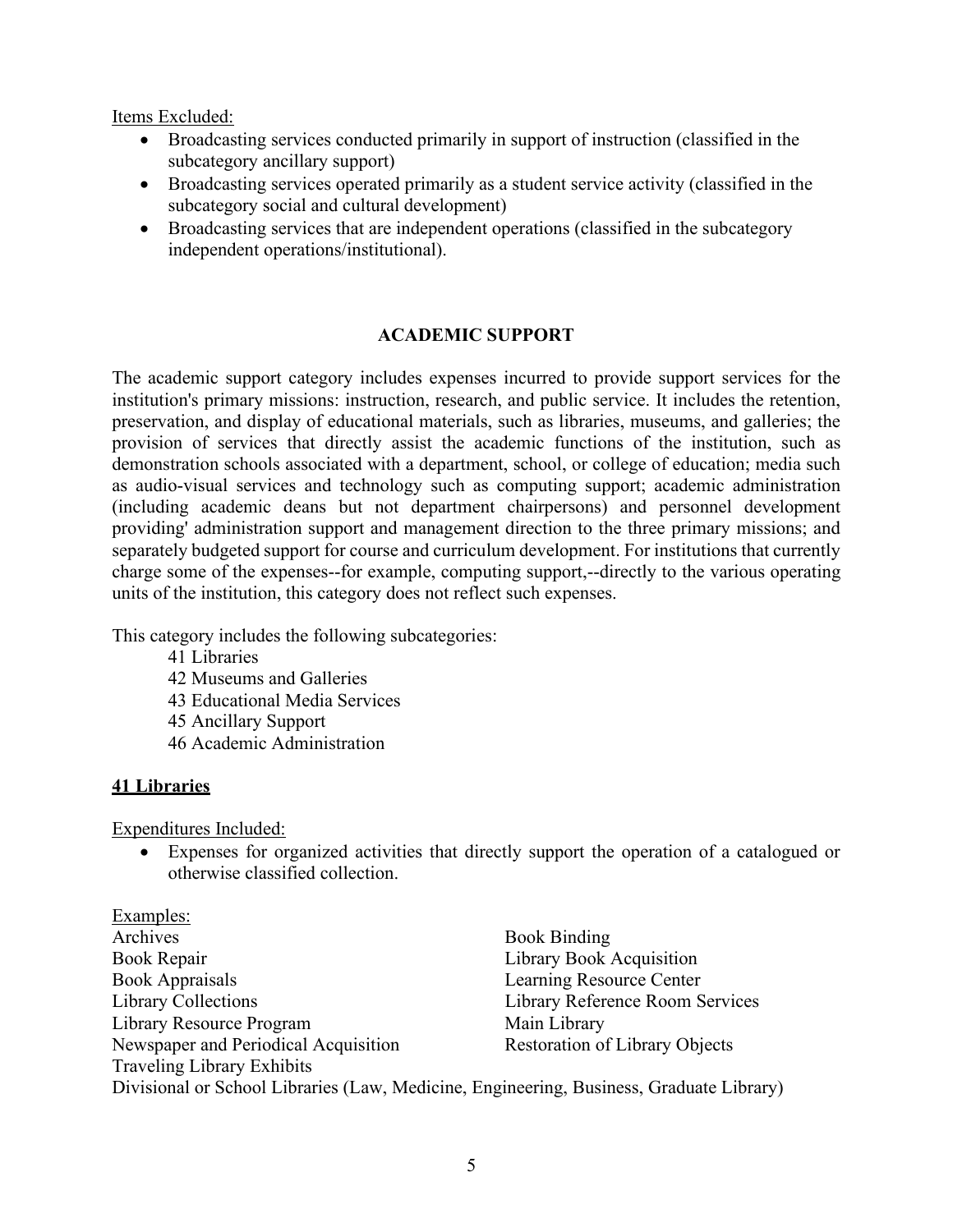Items Excluded:

• Libraries that are financially supported by individual departments. These should be attributed directly to the instruction, research and public service activities of the individual departments maintaining them.

## **42 Museums and Galleries**

Expenditures Included:

• Expenses for organized activities that provide for the collection, preservation, and exhibition of historical materials, art objects, scientific displays, etc. **that serve several departments.**

Examples: Archaeology Museums **Archaeology Museums** Art Rental (Lending) Galleries Art Appraisals and Valuations Galleries Art Commissions Museums

Art and Museum Exhibits Restoration of Art of Museum Objects Art Purchases Traveling Displays (Art, Museum)

Items Excluded:

- Libraries
- Museums and galleries that support a single academic department should be charged directly to the activities of that department unless separately budgeted.

## **43 Educational Media Services**

Expenditures Included:

- Expenses for organized activities providing audiovisual and other services that aid in the transmission of information in support of the institution's instruction, research, and public service programs.
- "Dial-access" centers, learning resource centers and closed circuit television facilities.

#### Examples:

| Audiovisual Equipment, Rental and Repair | Language Laboratories            |
|------------------------------------------|----------------------------------|
| <b>Closed Circuit Television</b>         | Media Resources                  |
| Dial-Access Center                       | Movie and Film Equipment         |
| <b>Instructional Graphics</b>            | Multimedia Center                |
| Instructional Media Center               | Record, Film and Video Center    |
| <b>Instructional Resources Center</b>    | <b>Telecommunications Center</b> |

Items Excluded:

• Computer-assisted instruction, closed circuit television and other audiovisual services that support a single academic program (such as a German language laboratory) should be charged directly to that academic program, rather than to this subprogram.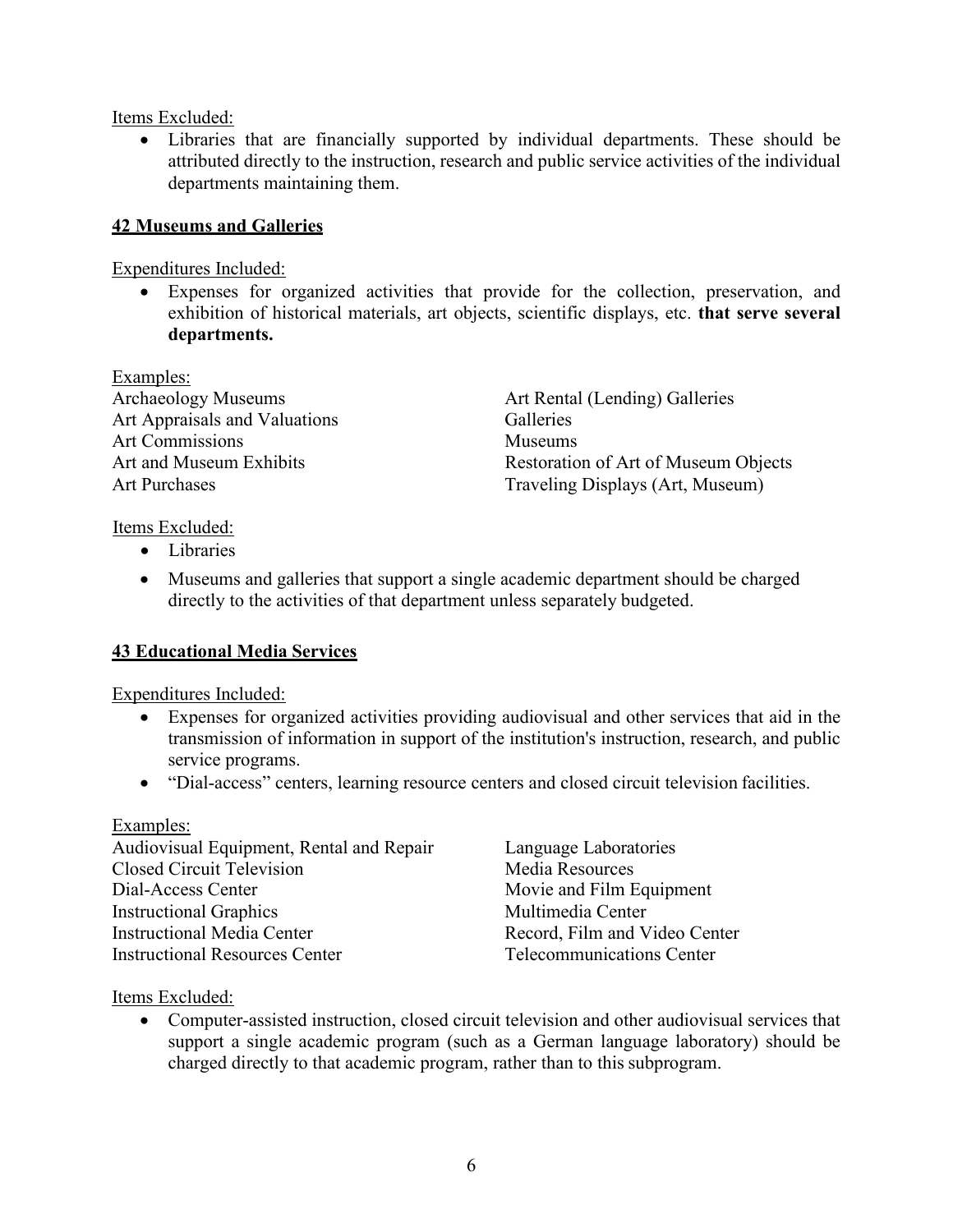# **45 Ancillary Support**

Expenditures Included:

- Expenses for organized activities that provide support services to the three primary programs of instruction, research, and public service, but are not appropriately classified in the previous subcategories.
- Ancillary support activities usually provide a mechanism through which students can gain practical experience. An example of ancillary support is a demonstration school associated with a school of education.

Examples: Animal Laboratories Machine Shop Arboretum Nuclear Reactor Botanical Garden **Planetarium** Broadcasting Services Print Shop (Instructional) Radio Station (instructional) Computer Laboratory Speech and Hearing Clinic Demonstration Schools and Farms Dairy Creameries Television Station (instructional) Thesis and Dissertation Publications University Press Glass-blowing Shop Veterinary Teaching Hospital Laboratory School Zoological Gardens

Electronics Design Facility Learning Skills Centers (writing, math)

Items Excluded:

- Expenses of teaching hospitals are excluded.
- Organized activities that provide support unique to a particular academic program or department should remain in the appropriate category of instruction, research, or public service.

*Note: Caution should be used when selecting this PCS category and the activity that may be placed here should be reviewed carefully to ensure proper classification.*

# **46 Academic Administration, Personnel Development, and Course and Curriculum Development**

Expenditures Included:

- Expenses for activities specifically designed and carried out to provide administrative and management support to the academic programs. This subcategory is intended to separately identify expenses for activities formally organized and/or separately budgeted for academic administration.
- Expenses of academic deans (including deans of research, deans of graduate schools, and college deans),
- Expenses for formally organized and/or separately budgeted academic advising.
- Expenses for activities that provide the faculty with opportunities for personal and professional growth and development to the extent that such activities are formally organized and/or separately budgeted.
- Includes formally organized and/or separately budgeted activities that evaluate and reward professional performance of the faculty.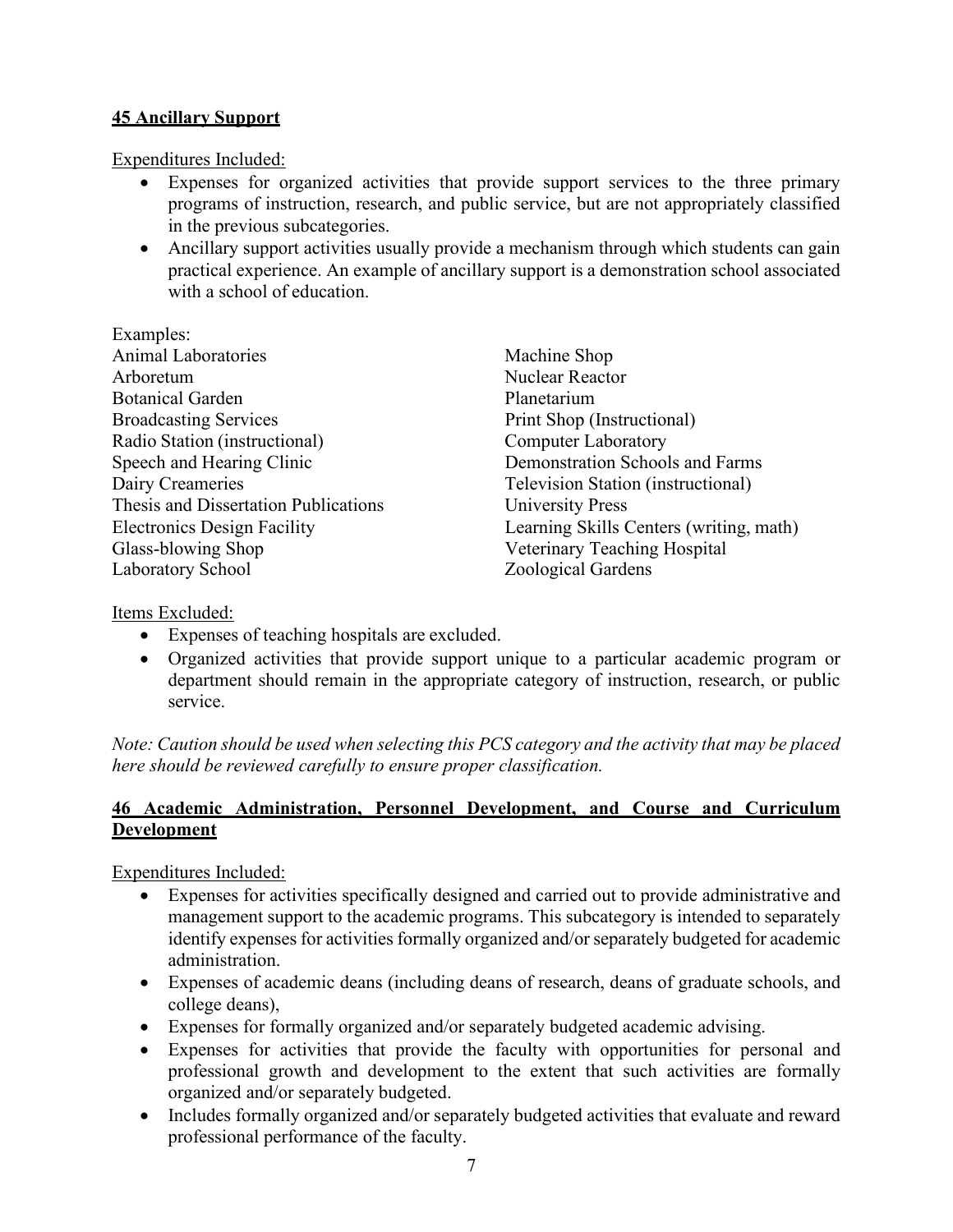• Expenses for activities established either to significantly improve or to add to the institution's instructional offerings, but only to the extent that such activities are formally organized and/or separately budgeted.

Examples, Academic Administration: Academic Advising, formal Academic Deans Accreditation Fees, Single Program Academic Counseling, formal

Examples, Academic Personnel Development: Faculty Awards Faculty Development Programs Faculty Retreats **Instructional Evaluation** In-service Faculty Education Programs Professional Publishing (academic)

Examples, Course Curriculum Development: Course Planning Curriculum Committee Student Educational Outcomes Assessment Centers

Items Excluded:

- Expenses of department chairpersons (which are included in the appropriate primary function categories).
- Expenses associated with the office of the chief academic officer of the institution are not included in this subcategory (see 61 Executive Management).

## **STUDENT SERVICES**

The student services category includes expenses incurred for offices of admissions and the registrar and activities with the primary purpose of contributing to students' emotional and physical wellbeing and intellectual, cultural, and social development outside the context of the formal instruction program. It includes expenses for student activities, cultural events, student newspapers, intramural athletics, student organizations, intercollegiate athletics (if the program is not operated as an essentially self-supporting activity (auxiliary funds)), counseling and career guidance (excluding informal academic counseling by the faculty), student aid administration, and student health service (if not operated as an essentially self-supporting activity (auxiliary funds)). In recent years, some institutions have created an office of enrollment management; expenses for such an office are best categorized in student services.

The PCS Category 52 – Student Services includes the following activities:

 Student Services Administration Social and Cultural Development Counseling and Career Guidance Financial Aid Administration Student Health Services Student Admissions and Records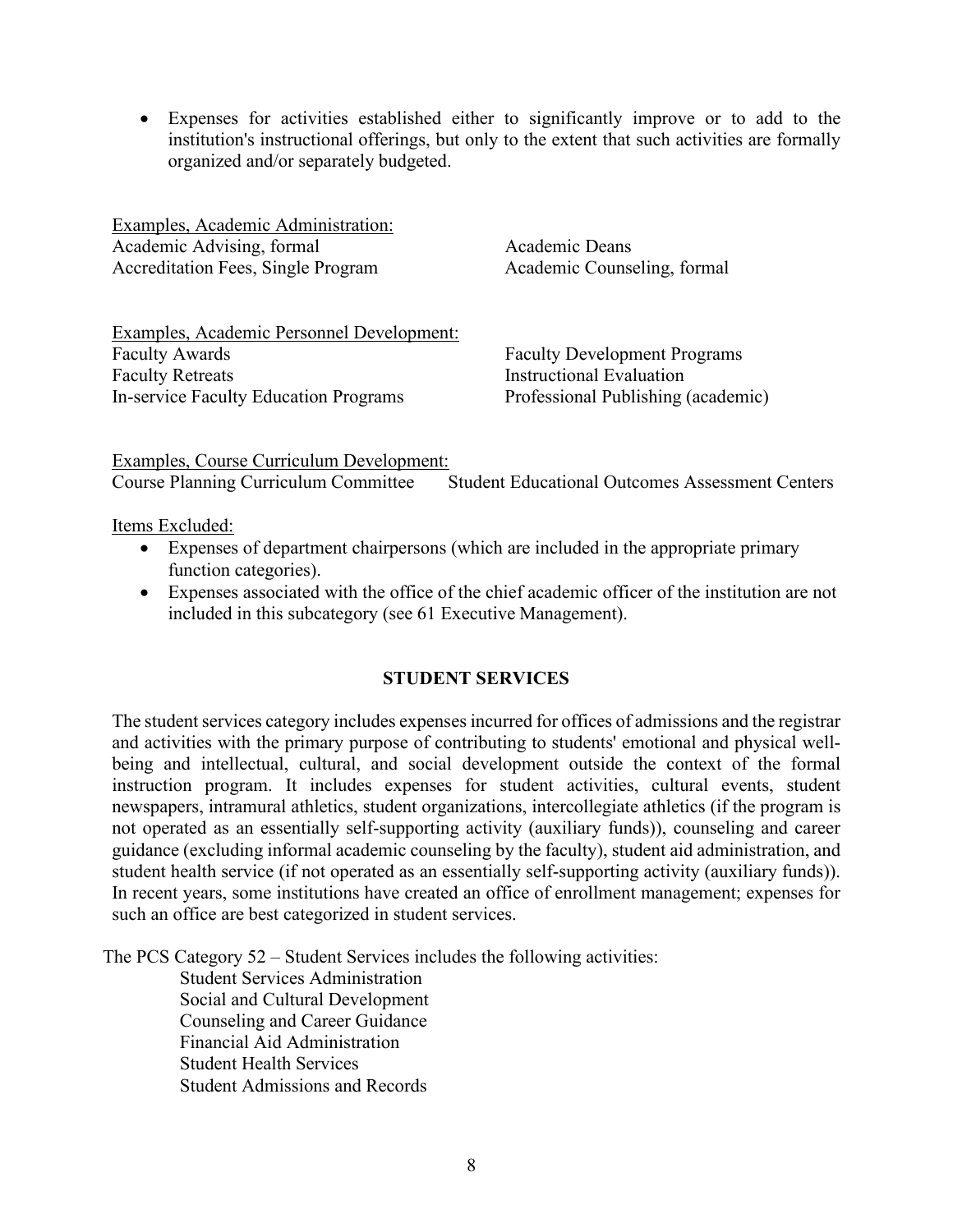### **Student Services Administration**

Expenditures Included:

- Expenses for organized administrative activities that provide assistance and support (excluding academic support) to the needs and interests of students.
- Administrative activities that support more than one subcategory of student activities and/or that provide central administrative services related to the various student service activities.
- Services provided for particular types of students (for example, minority students, veterans, and handicapped students).

| Examples:                      |
|--------------------------------|
| Dean of Students               |
| Director of Student Services   |
| Disadvantaged-student Services |

Foreign Student Office Student Affairs Administration Veterans Services

*Note: Some institutions consolidate various activities in a unit titled enrollment management. Expenses of an enrollment management unit would be included in this PCS for Student Services.*

*Excluded from 52 - Student Services are activities of the University's chief administrative officer for student affairs, whose activities are institution wide and therefore should be classified as institutional support.*

## **Social and Cultural Development**

Expenditures Included:

- Expenses for organized activities that provide for students' social and cultural development outside the formal academic program
- Activities primarily supported and controlled by the student body
- Activities outside the curriculum program that have been established to expand the education experience of the student such as cultural events and student newspapers
- Intramural athletics
- Activities that support special student groups and organizations
- Expenses for an intercollegiate athletics program are included in this subcategory if the program is not operated as an essentially self-supporting operation (in which case all the related expenses would be reported as auxiliary enterprises).

*Note: Previously there was a separate category for Intercollegiate Athletics (56). At the University of Missouri Intercollegiate Athletics programs are reported as auxiliary enterprises.*

Examples: Cultural Groups/Activities Recreation Programs Greek Affairs **Student Government** Lecture Series Student Yearbook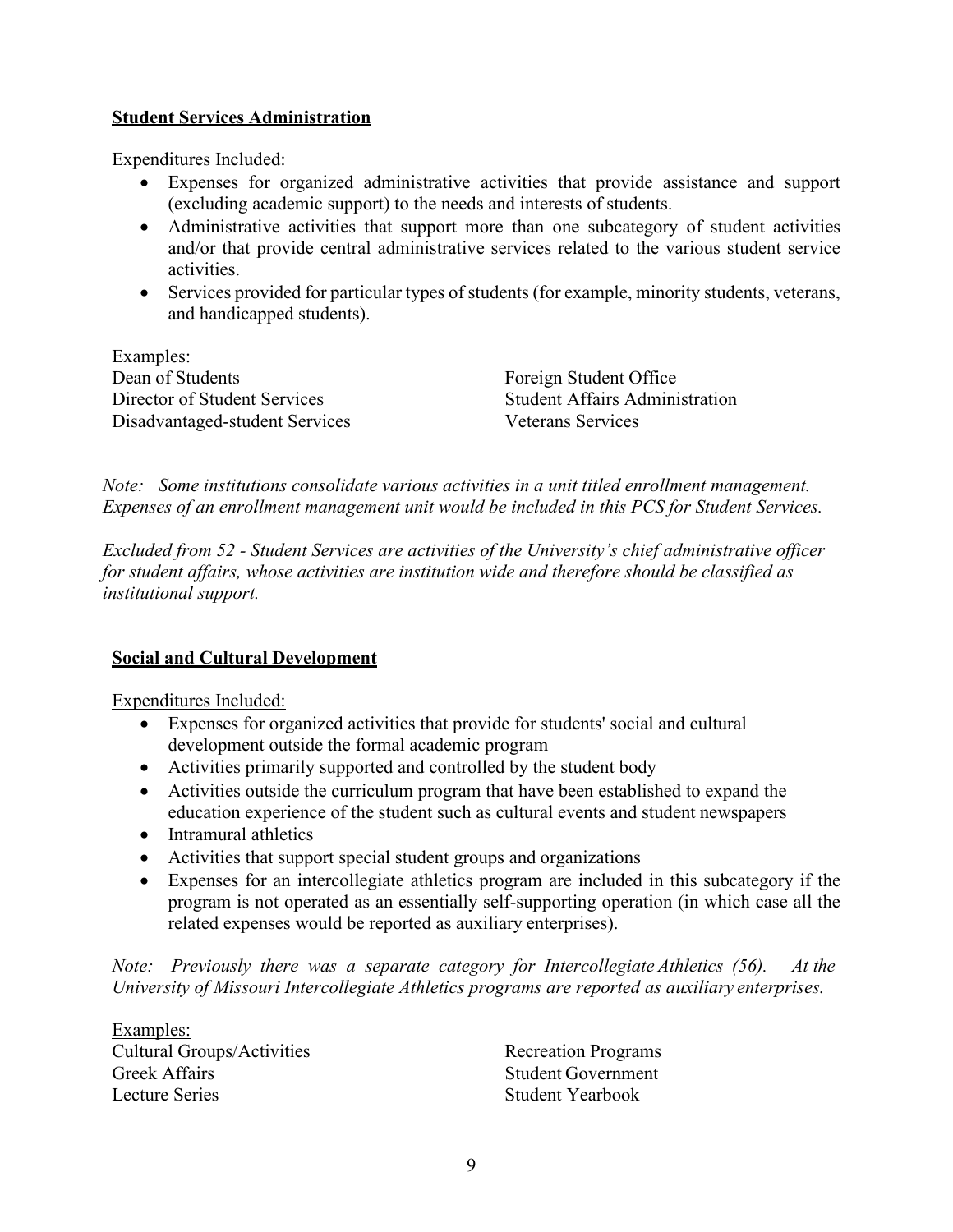# **Counseling and Career Guidance**

Expenditures Included:

- Expenses for formally organized placement, career guidance, and personal counseling services for students.
- Vocational testing and counseling services and activities of the placement office.

### Examples:

Advanced Placement Measurements and Testing Center American College Testing Program (ACT) National Testing Programs (LSAT, etc.) Career Counseling Career Counseling Career Guidance Placement Offices College Level Examination Program (CLEP) Placement Seminars College Placement Services Psychological Testing Counseling Center Student Counseling Service Counseling Workshops Teacher Education Placement Divisional Placement Service Testing Service Freshman Advisors Value-added Testing

Items Excluded:

- Separately budgeted formal academic counseling activities (46 Academic Administration)
- Informal academic counseling services (11 Instruction) provided by the faculty in relation to course assignments

## **Financial Aid Administration**

Expenditures Included:

• Expenses for activities that provide financial aid services and assistance to students.

#### Examples:

Financial Aid Grant Administration Financial Aid Loan Administration Fellowship Administration Scholarship Administration Financial Aid Seminars Work-study Fund Administration

Financial Aid Counseling Student Employment Administration

Items Excluded:

• Outright grants to students, which should be classified as student aid and ultimately reported either as a reduction to student fees or as scholarship expense.

## **Student Health Services**

Expenditures Included:

• Expenses for organized student health services that are not self-supporting; health services that are self-supporting are reported as auxiliary enterprises.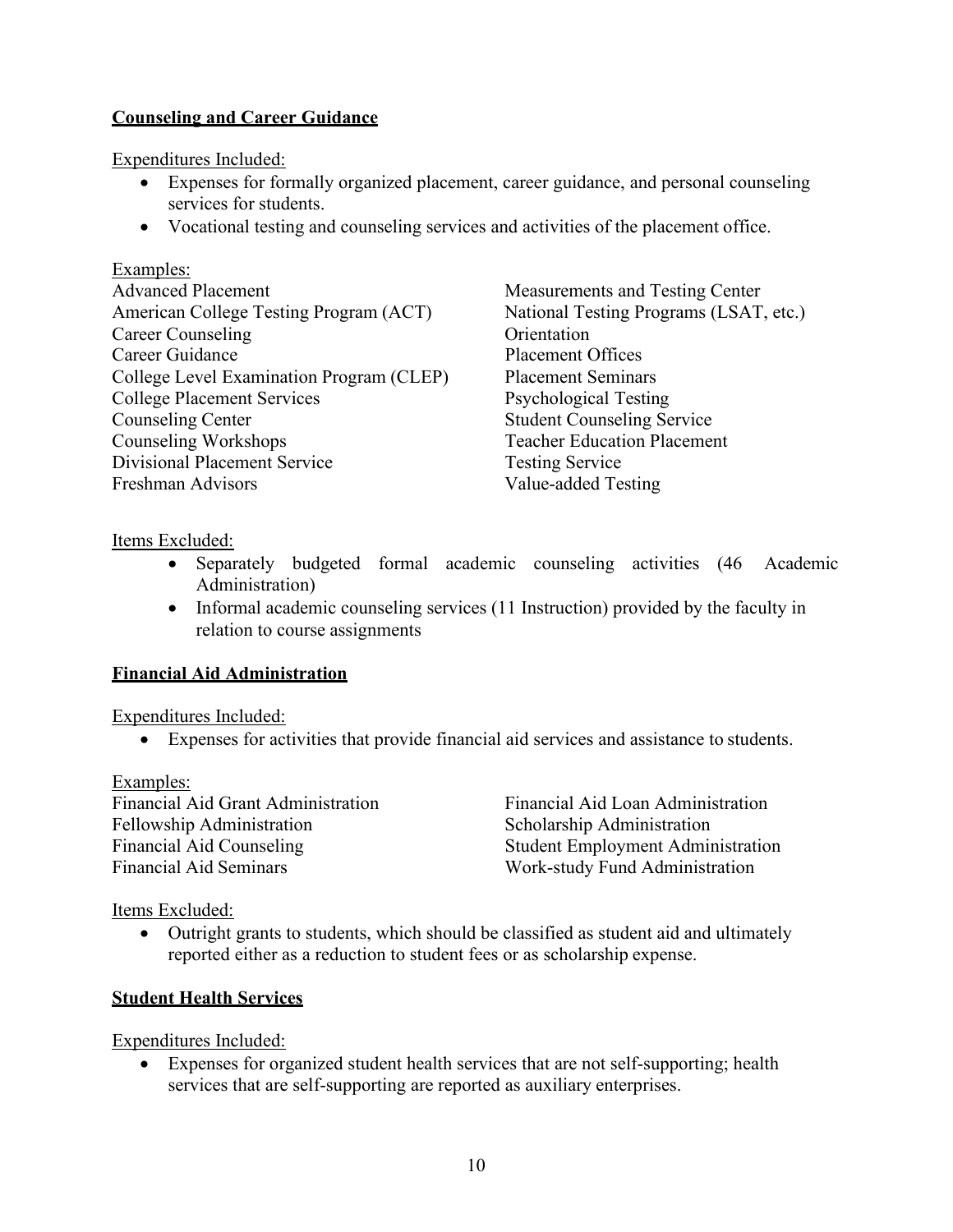Examples: Student Health Insurance

#### **Student Admissions and Records**

Expenditures Included:

- Expenses for activities related to the identification of prospective students, the promotion of attendance at the institution, and the processing of applications for admission.
- Expenses for activities to maintain, handle, and update records for currently enrolled students as well as for students previously enrolled.

Examples: Admissions Officers Registrar Advertising Student Records Graduate Admissions Office Transfer Credit Evaluation Photo/I.D. Cards Transcripts Recruiting Costs Undergraduate Admissions Office All IT costs associated with these activities

#### **INSTITUTIONAL SUPPORT**

The institutional support category includes expenses for central, executive-level activities concerned with management and long-range planning for the entire institution, such as the governing board, planning and programming operations, and legal services; fiscal operations, including the investment office; administrative data processing; space management; employee personnel and records; logistical activities that provide procurement, storerooms, printing; transportation services to the institution; support services to faculty and staff that are not operated as auxiliary enterprises; and activities concerned with community and alumni relations, including development and fund raising.

**Appropriate allocations of institutional support should be made to auxiliary enterprises, hospitals, and any other activities not directly related to the primary program categories or the related support categories.**

This category includes the following subcategories:

61 Executive Management

62 Fiscal Operations

63 General Administration

65 Public Relations/Development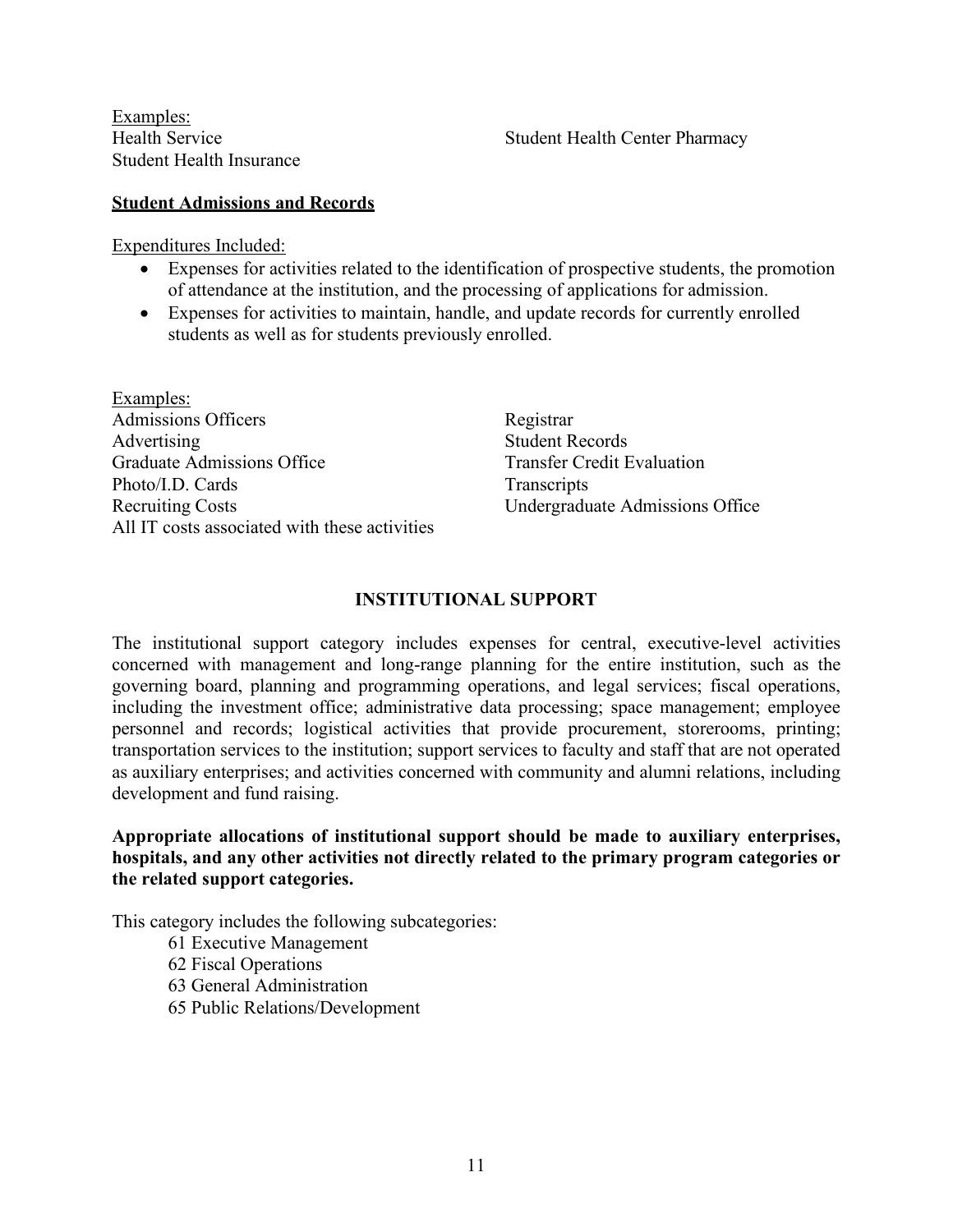# **61 Executive Management**

Expenditures Included:

- Expenses for all central, executive-level activities concerned with management and longrange planning for the entire institution (as distinct from planning and management for any one program within the institution)
- Officers with institution-wide responsibilities, such as the president, chief academic officer, chief business officer, chief student affairs officer, and chief development officer
- Operations of the governing board
- Planning and programming operations
- Legal operations and services
- Internal audit operations

| Examples:                          |                                   |
|------------------------------------|-----------------------------------|
| Academic Senate                    | <b>Institutional Memberships</b>  |
| <b>Accreditation Fees</b>          | <b>Institutional Research</b>     |
| <b>Accreditation Studies</b>       | Legislative Liaison               |
| <b>Advisory Board</b>              | Long-range Planning               |
| <b>Analytical Studies Office</b>   | <b>Patent Counseling</b>          |
| <b>Board of Trustees</b>           | Planning Office                   |
| Chancellor                         | President                         |
| <b>Coordinating Board</b>          | Provost                           |
| <b>Executive Dues</b>              | Vice Presidents                   |
| <b>Executive Special Committee</b> | <b>Executive Special Projects</b> |

Items Excluded:

• Administrative activities below the executive level

## **62 Fiscal Operations**

Expenditures Included:

- Expenses for operations related to day-to-day financial management, fiscal control and investments
- Accounting office, bursar's office, and external audits
- Bad debt expense from student loans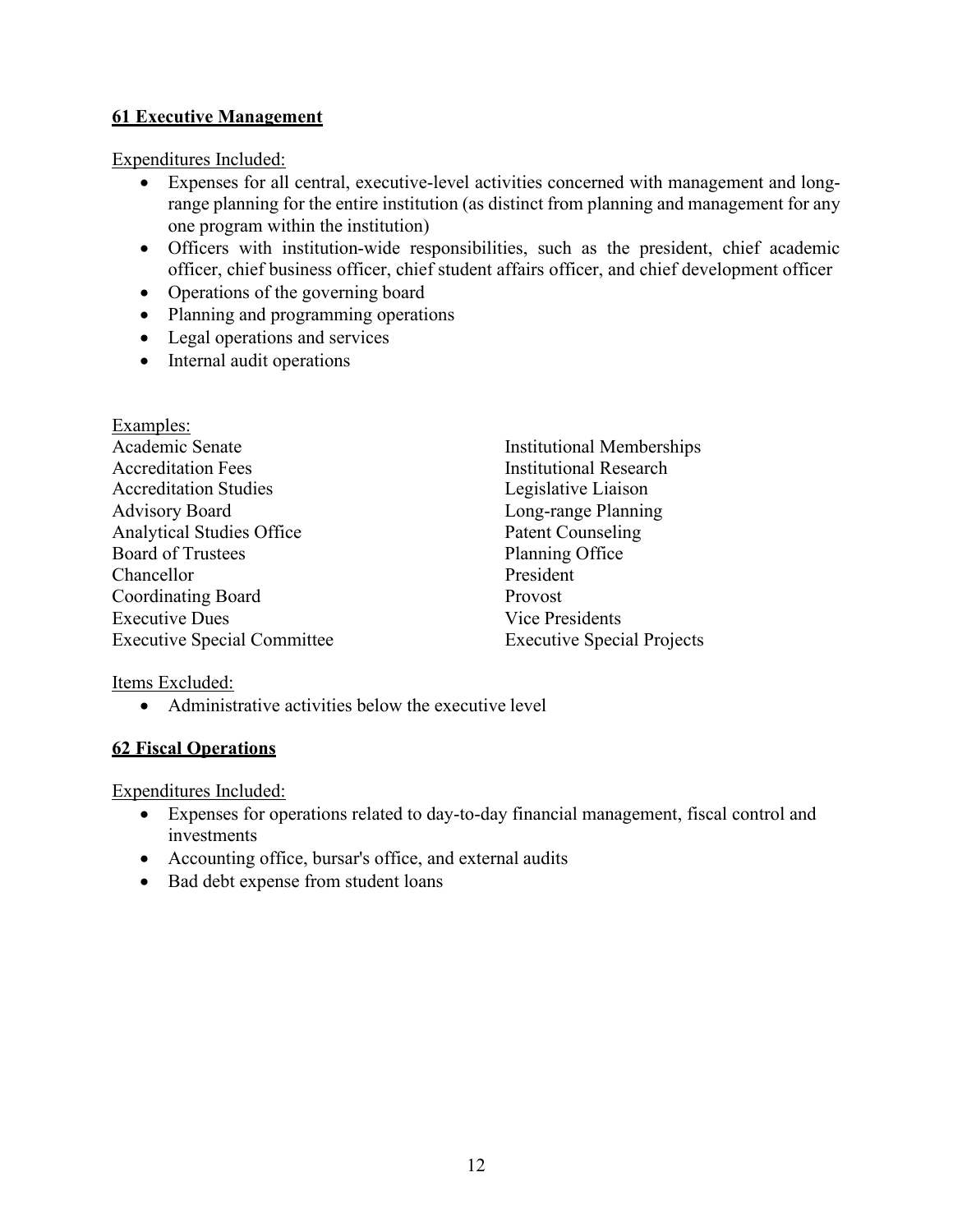Examples: Budget Formulation and Administration Bank Checking Charges Bond Claims Budget Officer Bursar Business Manager Cashier Controller Contracts Credit Card Fees Debt Collection and Bad Debt Expense Disbursements Endowment Management External Auditor Federal Grant Auditor Grants Accounting Internal Auditor Interest on Short Term Debt Payroll Operations Treasurer Bad Debt Expense

#### Items Excluded:

• Long-range financial planning (see 61 Executive Management)

### **63 General Administration**

Expenditures Included:

- Expenses for activities related to general administrative operations and services (with the exception of fiscal operations and administrative information technology).
- Expenses for personnel administration, space management, purchasing and maintenance of supplies and materials, campus-wide communications and transportation services, general stores, and printing shops.

#### Examples:

| <b>Affirmative Action Offices</b>         |
|-------------------------------------------|
| Equal Opportunity Office                  |
| Administrative/Staff Development Program  |
| <b>Retirement Counseling</b>              |
| <b>Faculty Records</b>                    |
| Room Scheduling                           |
| Purchasing                                |
| <b>General Liability Insurance</b>        |
| Service Operations less Internal Billings |
| Procurement                               |
| Campus Mail Services                      |
| <b>Duplicating Services</b>               |
| Telephone and Telegraph Services          |

Administration of Personnel Labor Relations Office & Negotiating Team ns Administration of Staff Insurance Programs Retirement Program Facilities and Space Management Health & Safety Services **Traffic Control** Human Resources Motor Pool Services (fuel, oil, and repairs) Operations of Buses Copying Services Printing Services

#### Items Excluded:

- Activities that are ancillary to the institution, are provided as a service or convenience to students, faculty or staff, and are essentially self-supporting should be classified as auxiliary enterprises
- Examples include bookstores, residential life, and food service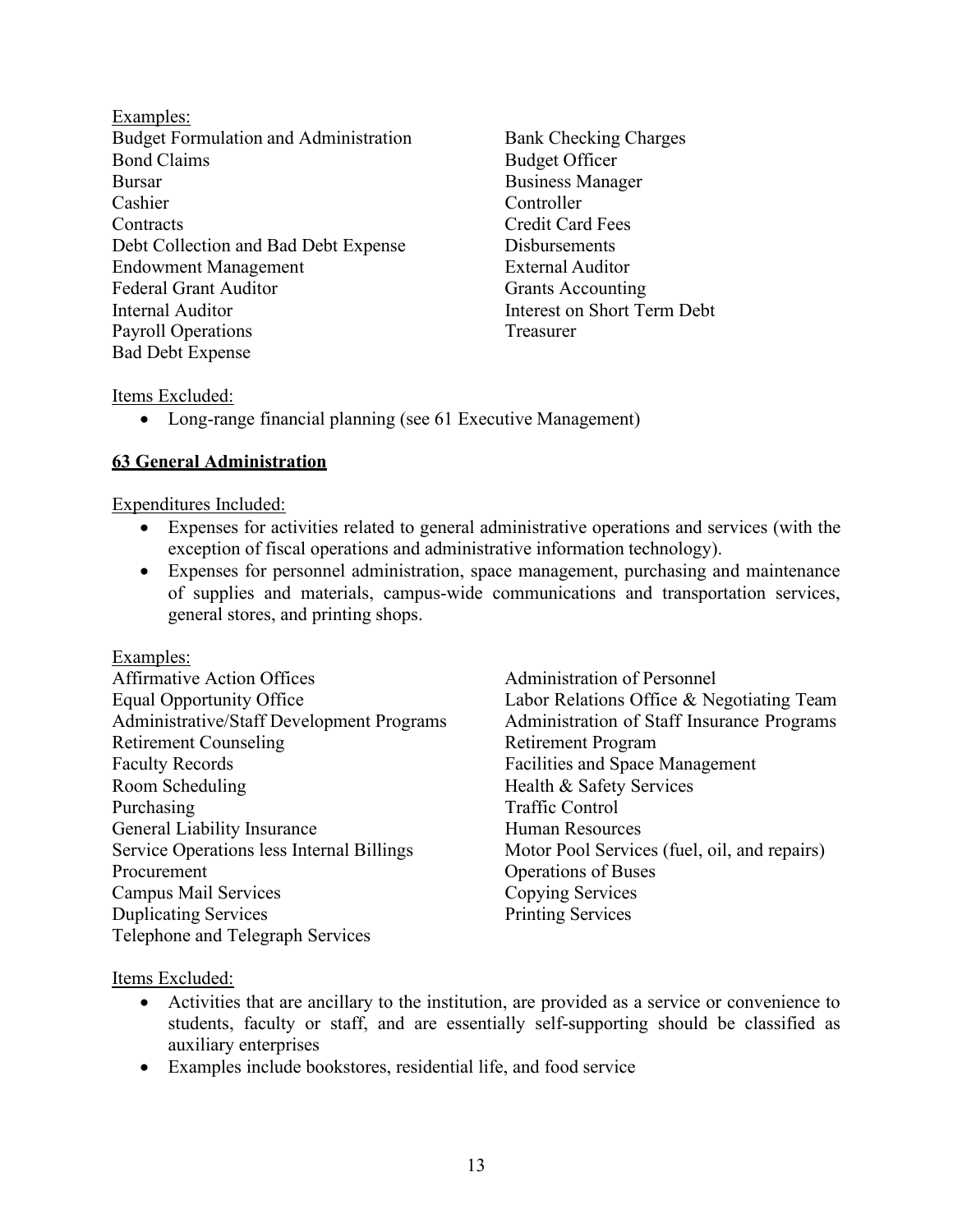### **65 Public Relations/Development**

Expenditures Included:

- Expenses for activities to maintain relations with the local community, the institution's alumni, governmental entities, the general public or other constituents
- Activities related to institution-wide development and fund raising efforts

Examples: Alumni Records Ceremonies Class Reunions Communications, External Community Public Relations Convocation Development Fund Administration Development Office Director of Development External Relations Fund Raising and Gift Solicitations Visitor Center Government Financial Support Governmental Relationship<br>Graduation Ceremonies Information Services Graduation Ceremonies Internal Newsletter Legislative-liaison Activities News Services Faculty and Staff Newspaper Parent Activities **Public Information** School Relations University Relations

Alumni Clubs Alumni Offices and Related Activities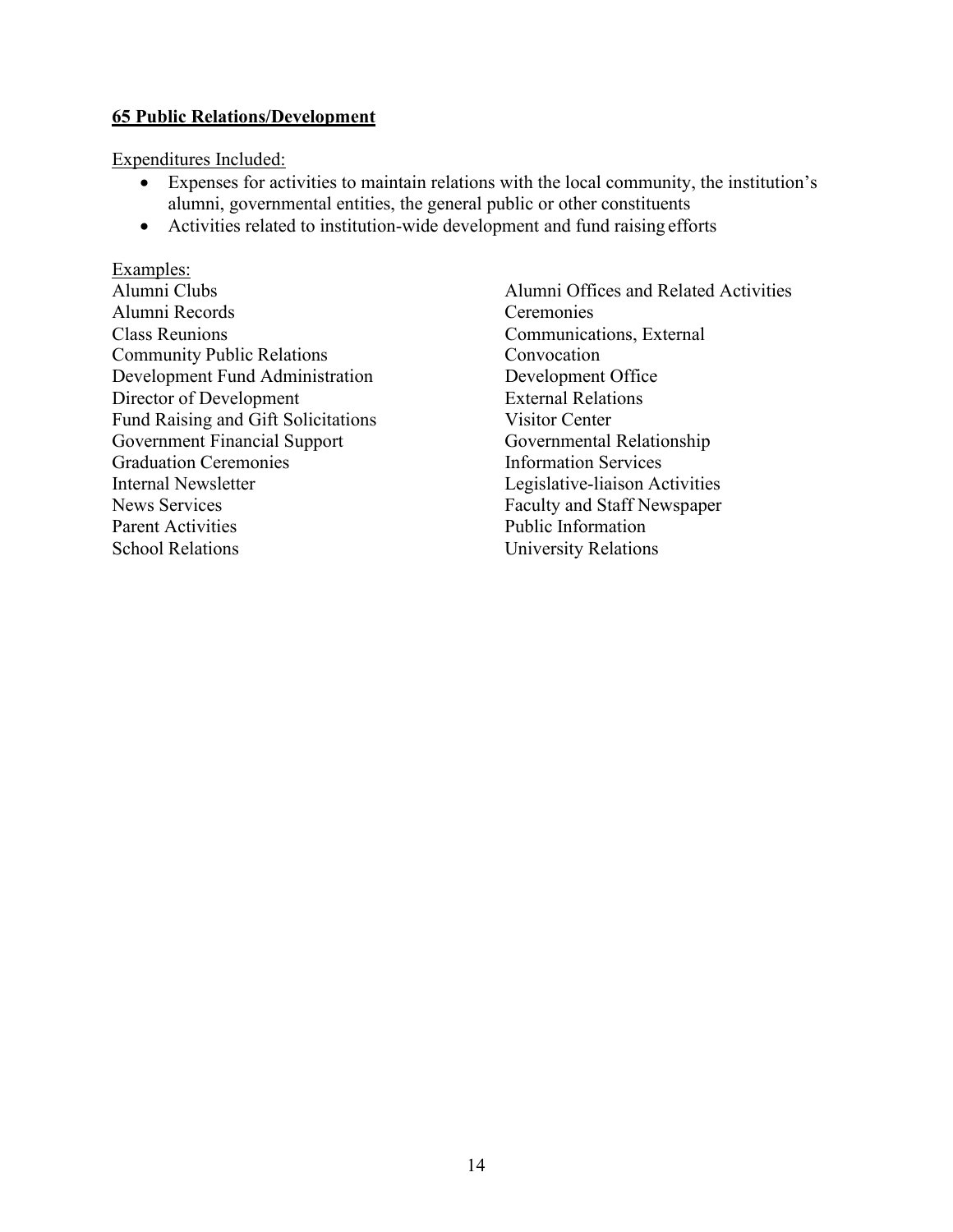### **OPERATIONS AND MAINTENANCE OF PLANT**

The operation and maintenance of plant category includes all expenditures of current operating funds for the administration, supervision, operation, maintenance, preservation, and protection of the institution's physical plant. They include expenses normally incurred for such items as janitorial and utility services; repairs and ordinary or normal alterations of buildings, furniture, and equipment; care of grounds; maintenance and operation of buildings and other plant facilities; security; earthquake and disaster preparedness; safety; hazardous waste disposal; property, liability, and all other insurance relating to property; space and capital leasing; facility planning and management; and central receiving. It does not include interest expense on capital related debt. This category is net of the amount charged to auxiliary enterprises and independent operations.

The PCS Category 71 – Operations and Maintenance of Plant includes the following activities:

Physical Plant Administration Building Maintenance Custodial Services **Utilities** Landscape and Grounds Maintenance Major Repairs and Renovations Security and Safety Logistical Services

Expenditures Included:

- Expenses for administrative activities that directly support physical plant operations.
- Activities related to the development of plans for plant expansion or modification as well as plans for new construction
- Property, liability, and all other insurance relating to property
- Expenses for activities related to routine repair and maintenance of buildings and other structures, including normally recurring repairs and preventive maintenance that is less than the capitalization limits.
- Expenses for activities related to routine repair and maintenance of capital equipment
- Salaries, benefits, and other costs associated with institutional staff performing maintenance and repair activities
- Expenses related to custodial services in buildings
- Expenses related to heating, cooling, light and power, gas, water, and any other utilities necessary for operation of the physical plant
- Salaries, staff benefits, and other institutional expenses incurred producing utilities
- Expenses related to the operation and maintenance of landscape and grounds
- Expenses related to major repairs, maintenance, and renovations
- Expenses related to security
- Earthquake and disaster preparedness
- Safety, including environmental safety; and hazardous waste disposal.
- Expenses related to logistical services such as central receiving as well as space and capital leasing.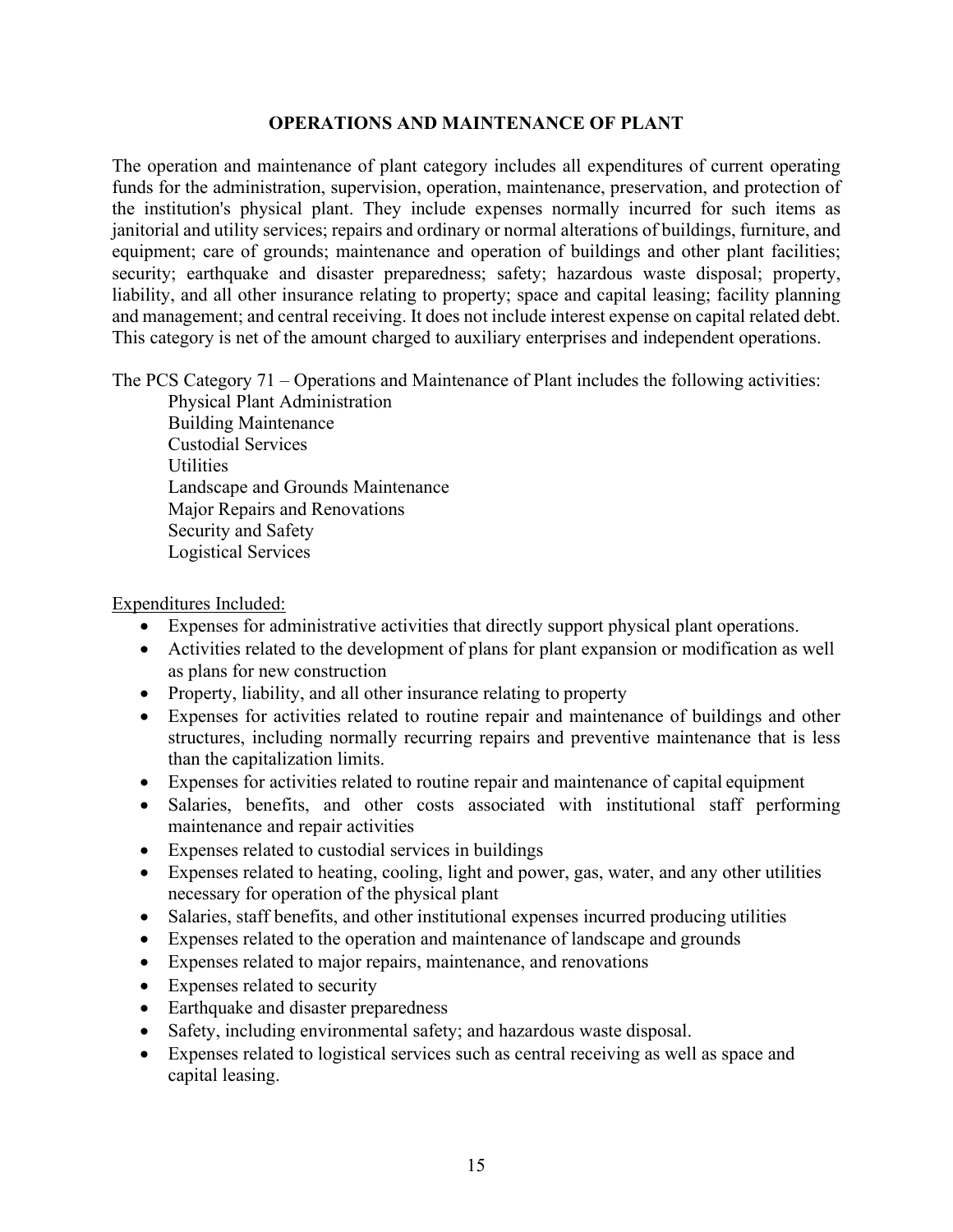- Examples: Building Services Campus Architect Carpentry Services Construction Inspectors Energy Planning and Audits Masonry Machine Shop Mechanical Shop Painting Physical Plant Director Plumbing Property Accounting and /or Control Property Taxes Rental of Buildings Coal Electricity Fuel **Oil** Labor and Supervision to Produce Utilities Propane Gas Utilities – Distribution, Purchase Water and Sewage Water Treatment Plant Wood Police Fire Protection Environmental Safety **Hazards Material Campus Security** Facilities Records **Facilities** Reporting Freight Management Receiving/Shipping Materials Handling Inventory Control Warehousing/Central Stores
	-

#### Items Excluded:

- Communications services, such as telephone (see 63 General Administration)
- Costs that will be capitalized in accordance with the institution's capitalization policy are excluded.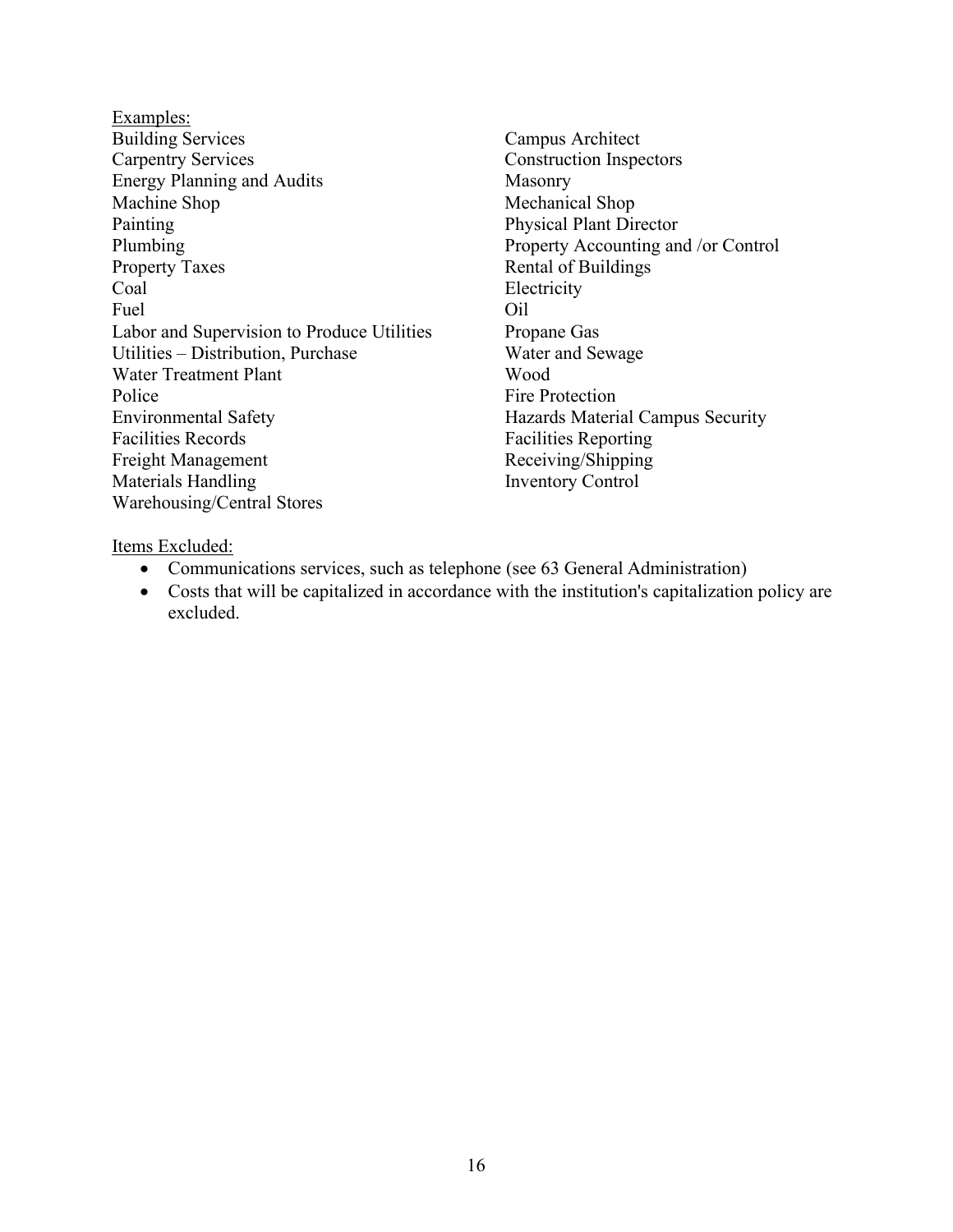### **SCHOLARSHIPS AND FELLOWSHIPS**

Public institutions, after adoption of GASB Statements 34 and 35, should report tuition discounts and allowances and scholarships generally as reductions of tuition and fees revenues. Certain amounts of such items should still be reported as expenses in general-purpose financial statements.

Institutional resources provided to students as financial aid should be recorded as scholarship allowances in amounts up to and equal to amounts owed by students to the institution. Institutional resources provided in excess of amounts owed by the students to the institution and refunded to students should be recorded as expenses.

Institutions, in applying this guidance on allocating financial aid between revenue discounts and expenses, **will initially record all aid as an expense** and then determine the amount of aid that should be reported as a reduction of revenues. Accordingly, it is still advisable to maintain expense accounts for aid granted.

### *Note: At the University of Missouri all financial aid is recorded in the account range 76xxxx.*

The scholarships and fellowships category includes expenses for scholarships and fellowshipsfrom restricted or unrestricted funds-in the form of grants to students, resulting from selection by the institution or from an entitlement program. The category also includes trainee stipends, prizes, and awards. Trainee stipends awarded to individuals who are not enrolled in formal course work should be charged to instruction, research, or public service. Recipients of grants are not required to perform service to the institution as consideration for the grant, nor are they expected to repay the amount of the grant to the funding source. When services are required in exchange for financial assistance, as in the College Work-Study program, charges should be classified as expenses of the department or organizational unit to which the service is rendered. Aid to students in the form of tuition or fee remissions also should be included in this category.

When services are required in exchange for financial assistance, charges should be classified as expenses of the department or organizational unit to which the service is rendered and reported as expenses of the function classification benefited by the work provided by the student. For example, a tuition remission to a graduate teaching assistant in the biology department would be charged to instruction. Remission of tuition or fees granted as a result of faculty or staff status or family relationship of students to faculty or staff, should be recorded as staff benefits expenses in the benefits pool or of the department or organizational unit to which the service was rendered. (Benefit expenses will need to be allocated to the appropriate functional expense category if recorded in a broad benefit expense pool; benefit expenses directly charged to a functional category would not be allocated).

- Grants-in-aid, trainee stipends, tuition and fee waivers, and prizes to undergraduate students.
- Grants-in-aid and trainee-stipends to graduate students.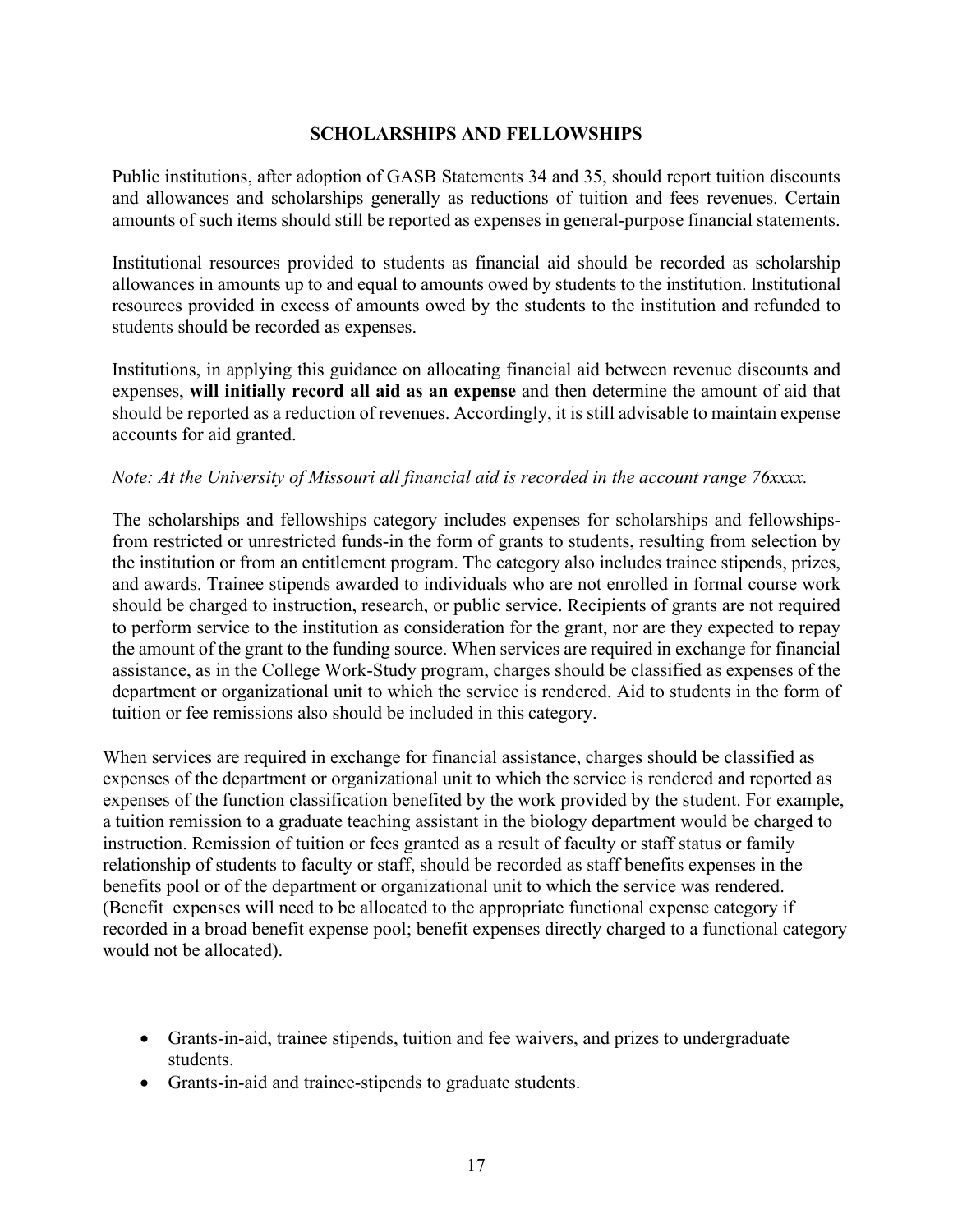Examples: Financial Awards Prizes Grants-in-Aid Scholarships Intercollegiate Athletic Scholarships SEOG Off-campus Work-study Matching Trainee Stipends Pell Grant Tuition/Fee Waivers (students) Fellowships Financial Awards Grants-in-Aid Off-campus Work-study Matching Prizes Trainee Stipends Tuition/Fee Waivers (students)

### Items Excluded:

- Funds for which services are required in exchange for financial assistance
- On-Campus work-study funds
- Remission of tuition or fees granted because of faculty or staff status, or family relationship of students to faculty or staff, should be recorded as staff benefits expenses in the appropriate functional expense category.
- Student loans
- Funds for which services to the institution must be rendered, such as payments for teaching or research

## **Depreciation**

Depreciation expense should be calculated in accordance with the institution's capitalization and depreciation policies.

- Depreciation expense is considered both a functional and natural expense classification under GASB Statements 34 and 35.
- In addition, when functional expenses are reported in the Statement of Revenues, Expenses and Changes in Net Assets, depreciation expense can be allocated to other functions such as instruction, research and student services, or allocated only to plant operation and maintenance expenses, or reported separately.

*Note: At the University of Missouri, depreciation is recorded as a single line item in the plant fund and is not allocated to other functions. However, depreciation is allocated to other functions as part of IPEDs reporting.*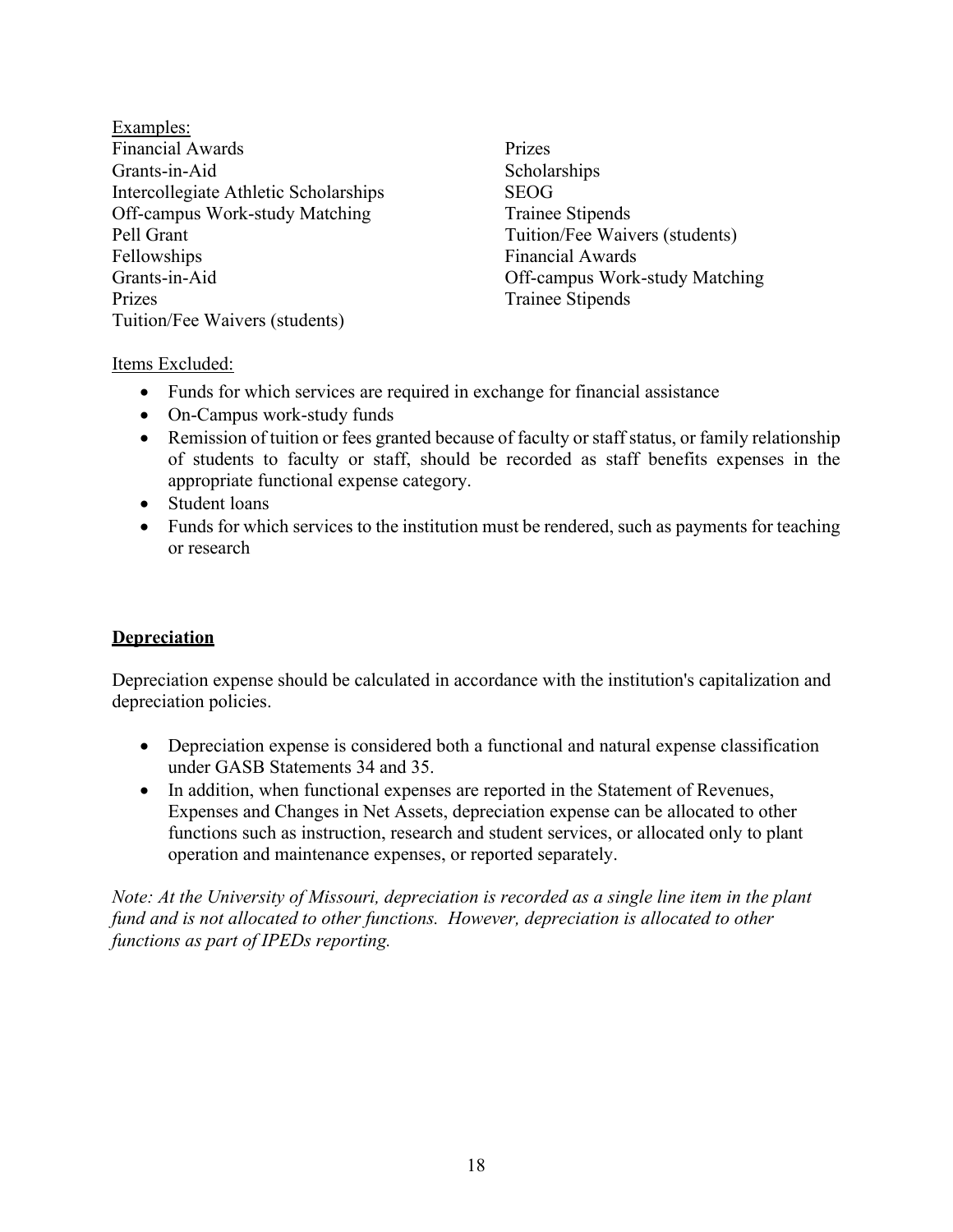# **Auxiliary Enterprises, Auxiliary Enterprises-Other, and Other Self-Supporting Enterprises**.

An auxiliary enterprise exists to furnish goods or services to students, faculty, staff, other institutional departments, or incidentally to the general public, and charges a fee directly related to, although not necessarily equal to, the cost of the goods or services. The distinguishing characteristic of an auxiliary enterprise is that it is managed as an essentially self-supporting activity. **In addition, these activities are ancillary to the operation of the institution. They are provided as a convenience but are not integral to carrying out the primary missions of instruction, research, and public service.**  Examples are residence halls, food services, intercollegiate athletics (if essentially selfsupporting), college stores, faculty clubs, parking, golf courses, faculty housing. Student health services, when operated as an auxiliary enterprise, also are included. **Hospitals, although they may serve students, faculty, or staff, are classified separately because of their financial significance.**

The auxiliary enterprise category includes all expenses relating to the operation of auxiliary enterprises, including expenses for operation and maintenance of plant, depreciation (if allocated to functional expense categories) and administration. **Also included are other direct and indirect costs, whether charged directly as expenses or allocated as a proportionate share of costs of other departments or units. To ensure that data regarding individual auxiliary enterprises are complete and adequate for management decisions, cost data should be prepared using full costing methods. Full costing means that the costs attributed to each enterprise includes a portion of indirect costs related to that enterprise, as well as the costs directly attributable to its operation.**

The AUX category includes the following expenditures:

- Auxiliary Enterprises—Student. Includes expenses for auxiliary enterprise activities primarily intended to furnish services to students. A student health service, when operated as an auxiliary enterprise, is included.
- Auxiliary Enterprises-Faculty/Staff. Includes expenses for auxiliary enterprise activities primarily intended to provide a service to the faculty, staff or both. Such activities include the faculty club, faculty-staff parking, and faculty housing.
- Intercollegiate Athletics. Includes expenses for an intercollegiate sports program when the program is operated in accordance with the definition of an auxiliary enterprise (essentially self-supporting).
- Auxiliary Enterprises-Other. Includes expenses for auxiliary enterprise activities primarily intended to furnish goods and services that are related to the higher education mission. **Customers for these goods and services generally are not students, faculty, or staff.** Entities of this type are formed to meet the geographic and public service needs of a region and generally relate to an institution's mission of teaching, research, or public service. Examples of such an entity would be a drug testing center or a university press department.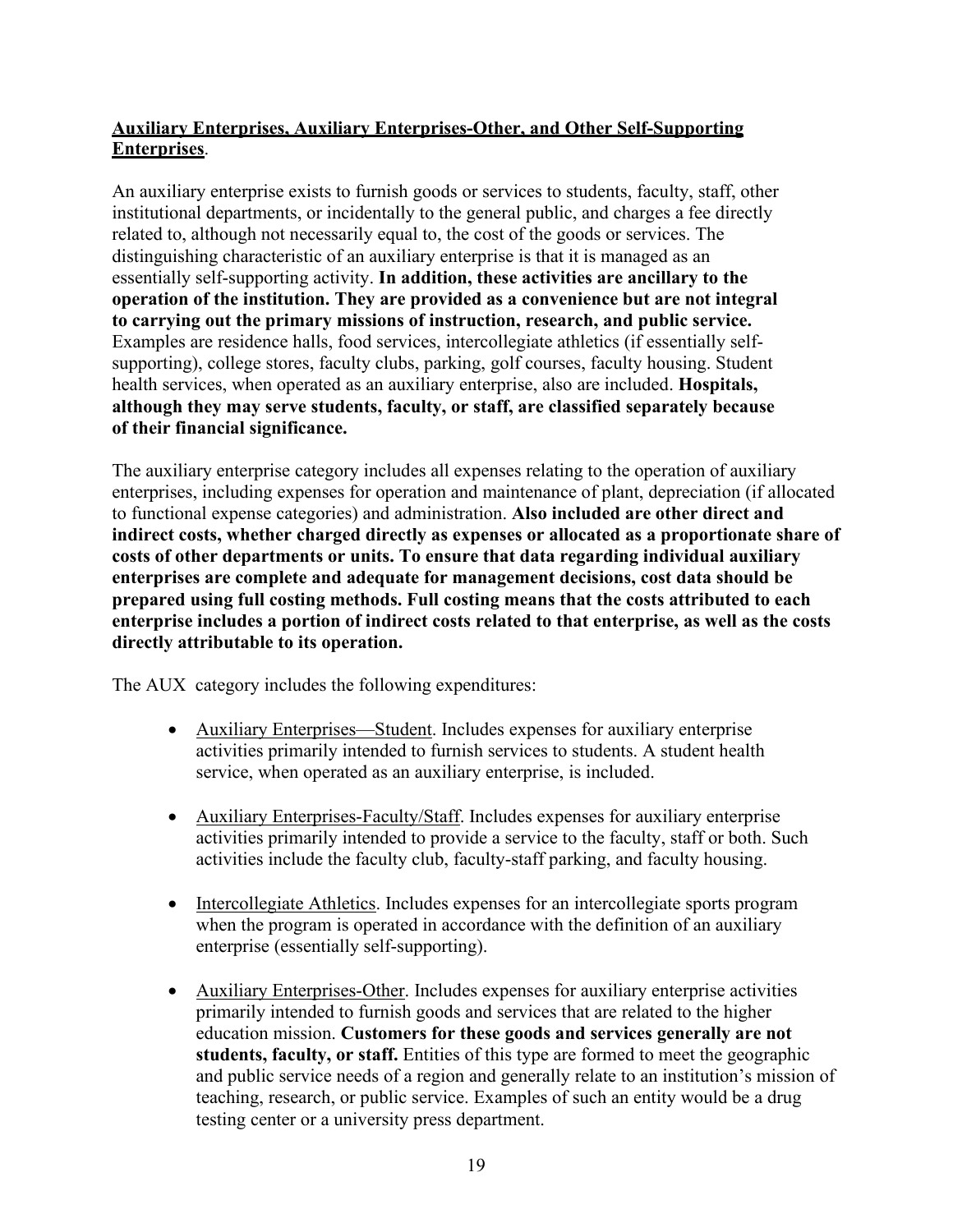- Other Self-Supporting Enterprises. Includes activities that were established primarily to provide goods and services to other internal units on a fee for service basis. The following characteristics assist in identifying these units:
	- o They are self-supporting units that operate on a break-even basis for those goods and services offered to other units.
	- o They could provide, to a lesser extent, the same goods and services to faculty, staff, students, and related entities.
	- o The goods and services are provided at an institutional level. This characteristic excludes enterprises that only serve units within the same department. For example, a telecommunications department that services the entire institution would be considered other self-supporting while the chemistry stores department that only services other chemistry units would be reported net within academic support under functional expense reporting.

### o **This classification does not preclude the current reporting practices for entities included in other functional categories.**

o Expenses incurred by Other Self-Supporting Enterprises should be netted against revenues since the predominance of transactions is internal.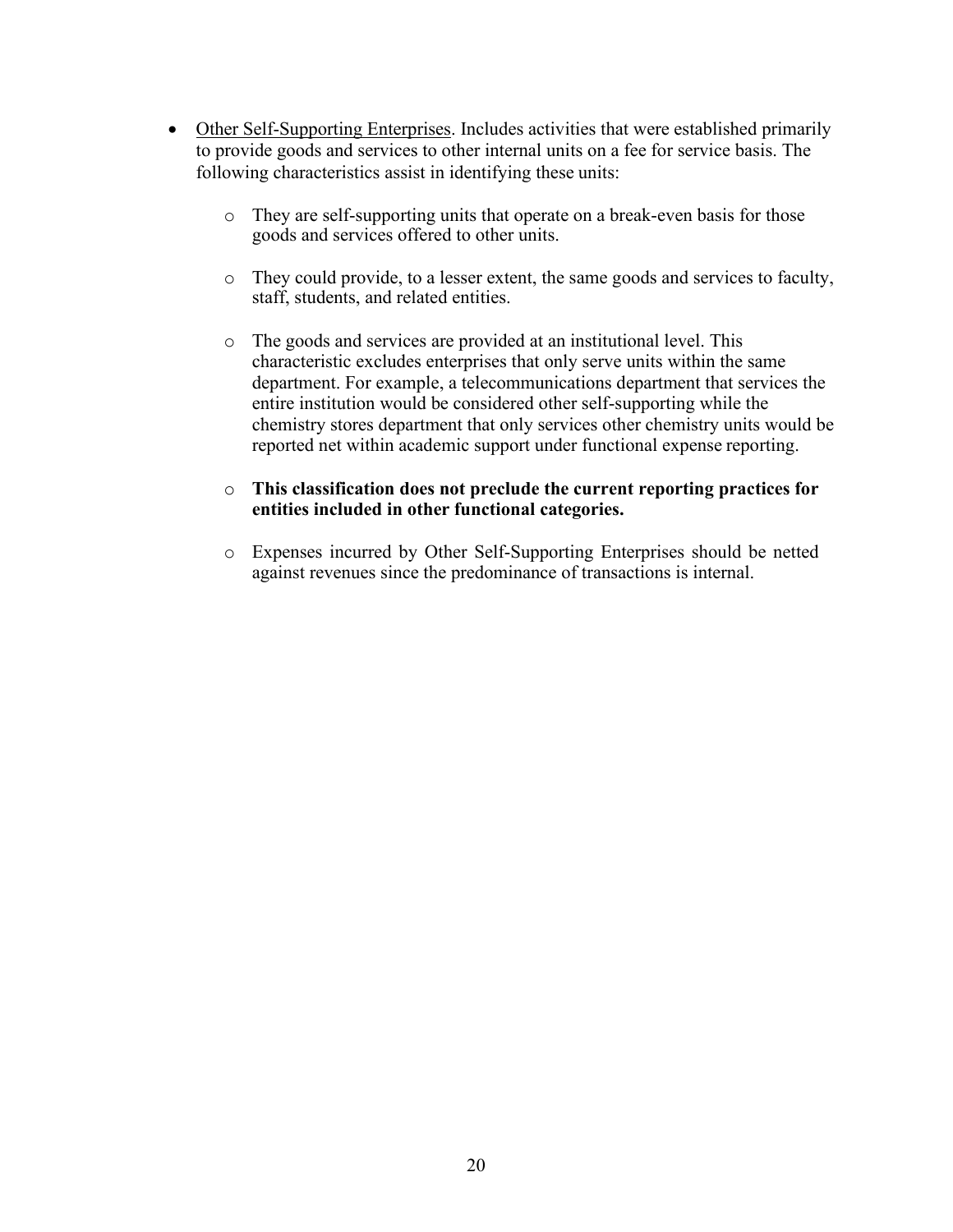# **Hospitals**

The hospital category includes all expenses associated with the patient care operations of a hospital, including nursing and other professional services, general services, administrative services, fiscal services, and charges for physical plant operations. Also included are other direct and indirect costs, whether charged directly as expenses or allocated as a proportionate share of costs of other departments and units. **Expenses for activities that take place within the hospital, but that are categorized more appropriately as instruction or research, are excluded from this category and accounted for in the appropriate categories.**

The HOSPT category includes the following expenditures:

- Direct Patient Care. Includes expenses for direct patient care such as prevention, diagnosis, treatment, and rehabilitation. Patient care activities solely for the benefit of the institution's students should be classified as student services.
- Health Care Supportive Services. Includes expenses for organized activities that are unique to a teaching hospital, health services center, or clinic, and that directly support the provision of health care but cannot be considered part of the provision of direct patient care. Included in this subcategory are such activities as the pharmacy, blood bank, and X-ray services.
- Administration of Hospitals. Includes expenses for the day-to-day functioning and the long-range viability of the hospital, excluding physical plant operations.
- Physical Plant Operations for Hospitals. Includes expenses for activities related directly to maintaining the grounds and facilities of a hospital as well as providing utility services.